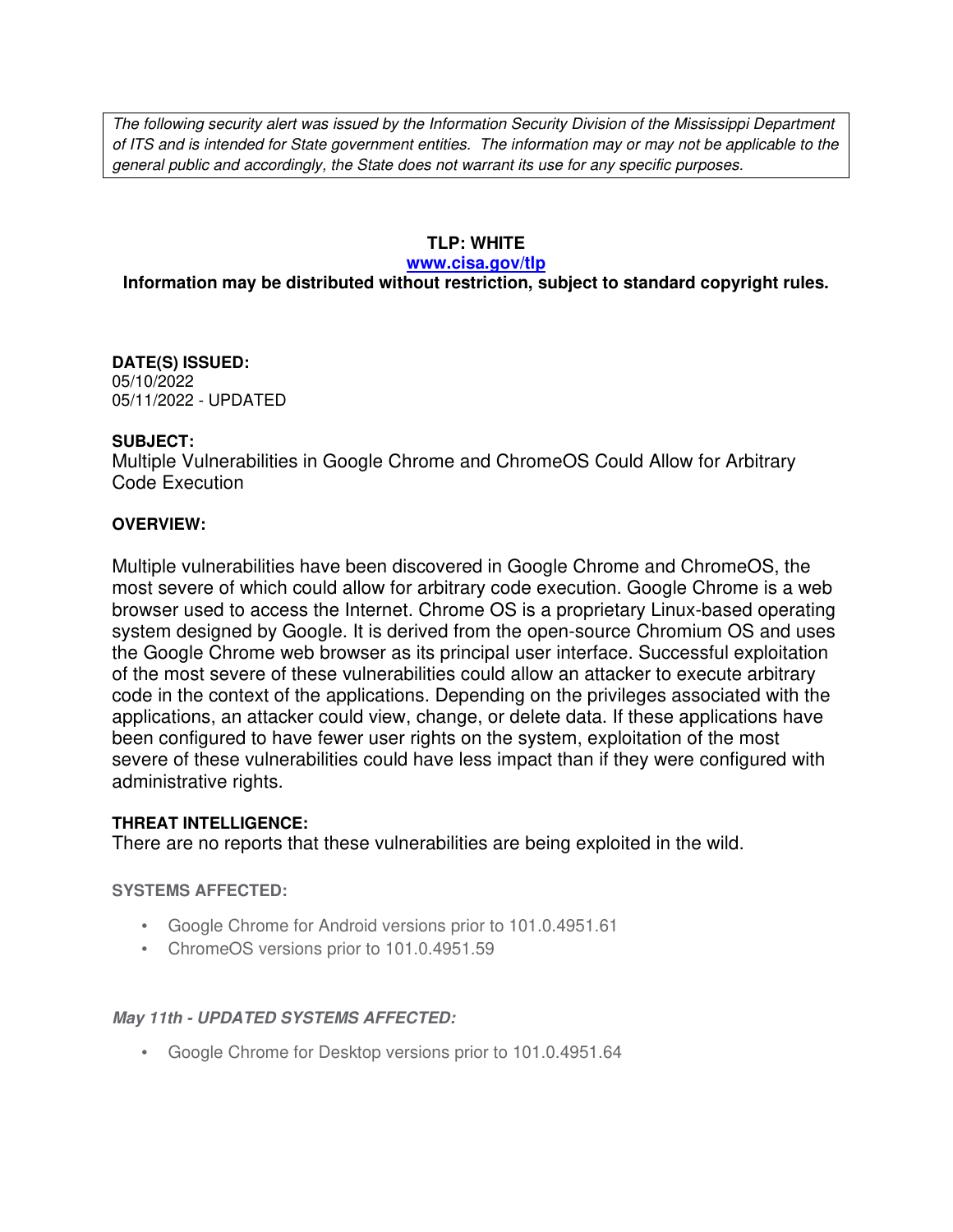**RISK:** 

#### **Government:**

- Large and medium government entities: **High**
- Small government entities: **High**

#### **Businesses:**

- Large and medium business entities: **High**
- Small business entities: **High**

#### **Home users: Low**

#### **TECHNICAL SUMMARY:**

Multiple vulnerabilities have been discovered in Chrome and ChromeOS, the most severe of which could allow for arbitrary code execution. Details of the vulnerabilities are as follows:

- Chrome for Android
	- o Use after free in Sharesheet. (CVE-2022-1633)
	- o Use after free in Browser UI. (CVE-2022-1634)
	- o Use after free in Permission Prompts. (CVE-2022-1635)
	- o Use after free in Performance APIs. (CVE-2022-1636)
	- o Inappropriate implementation in Web Contents. (CVE-2022-1637)
	- o Heap buffer overflow in V8 Internationalization. (CVE-2022-1638)
	- o Use after free in ANGLE. (CVE-2022-1639)
	- o Use after free in Sharing.( CVE-2022-1640)
	- o Use after free in Web UI Diagnostics. (CVE-2022-1641)
- ChromeOS
	- o Heap Use-after-free in Window Manager
	- o Use after free in Chrome OS shell.
	- o Heap buffer overflow in Window Manager.
	- o Use-after-free in file selection dialog
	- o Use-after-free in PPD file selection dialog
	- o Use-after-free in file selection dialog
	- o Buffer overflow in Shelf

# **May 11<sup>h</sup> – UPDATED TECHNCAL SUMMARY:**

- Chrome for Desktop
	- o Use after free in Sharesheet. (CVE-2022-1633)
	- o Use after free in Browser UI. (CVE-2022-1634)
	- o Use after free in Permission Prompts. (CVE-2022-1635)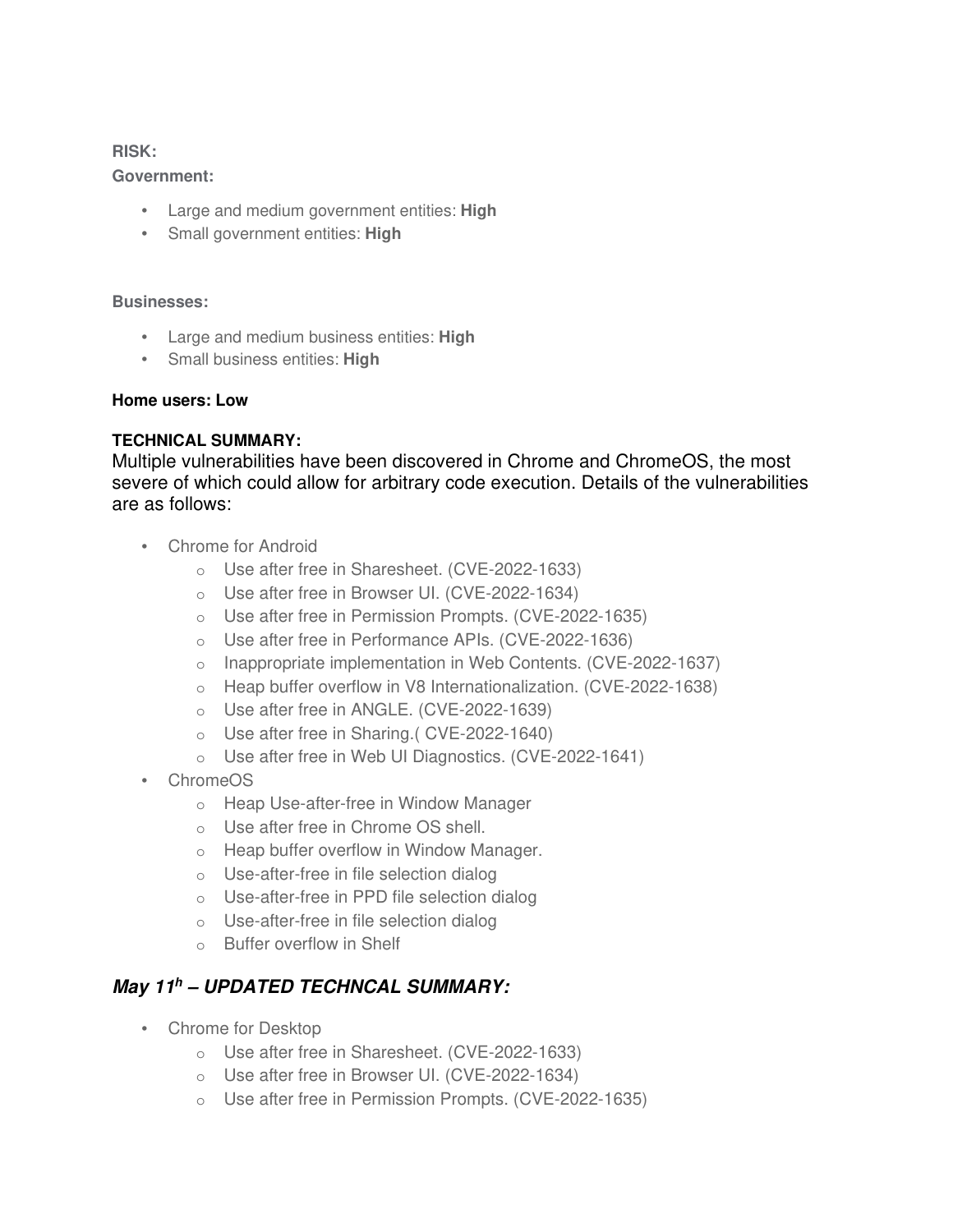- o Use after free in Performance APIs. (CVE-2022-1636)
- o Inappropriate implementation in Web Contents. (CVE-2022-1637)
- o Heap buffer overflow in V8 Internationalization. (CVE-2022-1638)
- o Use after free in ANGLE. (CVE-2022-1639)
- o Use after free in Sharing.( CVE-2022-1640)
- o Use after free in Web UI Diagnostics. (CVE-2022-1641)

Successful exploitation of the most severe of these vulnerabilities could allow an attacker to execute arbitrary code in the context of the applications. Depending on the privileges associated with the applications, an attacker could view, change, or delete data. If these applications have been configured to have fewer user rights on the system, exploitation of the most severe of these vulnerabilities could have less impact than if they were configured with administrative rights.

# **RECOMMENDATIONS:**

# We recommend the following actions be taken:

- Apply the stable channel update provided by Google to vulnerable systems immediately after appropriate testing.
- Run all software as a non-privileged user (one without administrative privileges) to diminish the effects of a successful attack.
- Remind users not to visit un-trusted websites or follow links provided by unknown or untrusted sources.
- Inform and educate users regarding the threats posed by hypertext links contained in emails or attachments especially from un-trusted sources.
- Apply the Principle of Least Privilege to all systems and services.

# **REFERENCES:**

# **Google:**https://chromereleases.googleblog.com/

**CVE:**https://cve.mitre.org/cgi-bin/cvename.cgi?name=CVE-2022-1633 https://cve.mitre.org/cgi-bin/cvename.cgi?name=CVE-2022-1634 https://cve.mitre.org/cgi-bin/cvename.cgi?name=CVE-2022-1635 https://cve.mitre.org/cgi-bin/cvename.cgi?name=CVE-2022-1636 https://cve.mitre.org/cgi-bin/cvename.cgi?name=CVE-2022-1637 https://cve.mitre.org/cgi-bin/cvename.cgi?name=CVE-2022-1638 https://cve.mitre.org/cgi-bin/cvename.cgi?name=CVE-2022-1639